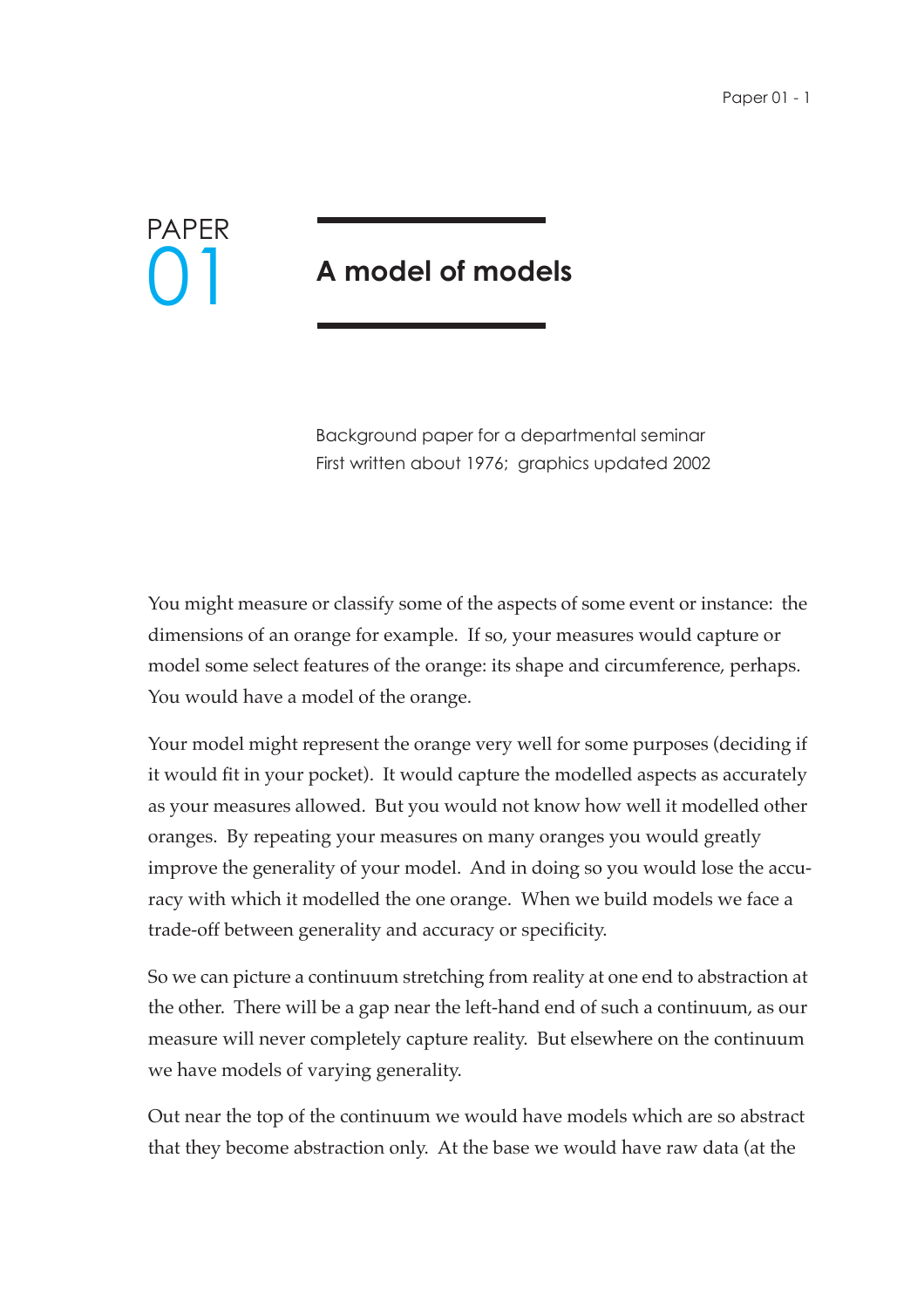

point marked "1"). Point 2 represents the *logics* such as symbolic logic, mathematics and the like. Close to it are the theories which aren't theories in the usual sense: information theory, signal detection theory, systems theory. Information theory, for example, is a metric for handling information. Systems theory can be viewed as a set of labels for a set of concepts with defined qualities and interrelationships.

I want to return later to consider another important dimension of this continuum. But first I'd like to pause to ask: Who uses models, and for what purpose?

## **Users of models**

For present purposes I'll limit myself to users of psychological models of humans. To oversimplify a little I'll assume that there are three users: the researcher, the practitioner and the client. The third of these is a recent addition. One person may wear more than one of these hats. But the model in use is then likely to depend on the hat being worn at the time. For the most part we don't have models which suit more than one class of user.

Researchers want models that can be added to, or otherwise modified. That's their job. And they will want the models to fit in with the current philosophy and methodology. They will probably (though not necessarily) accept a philoso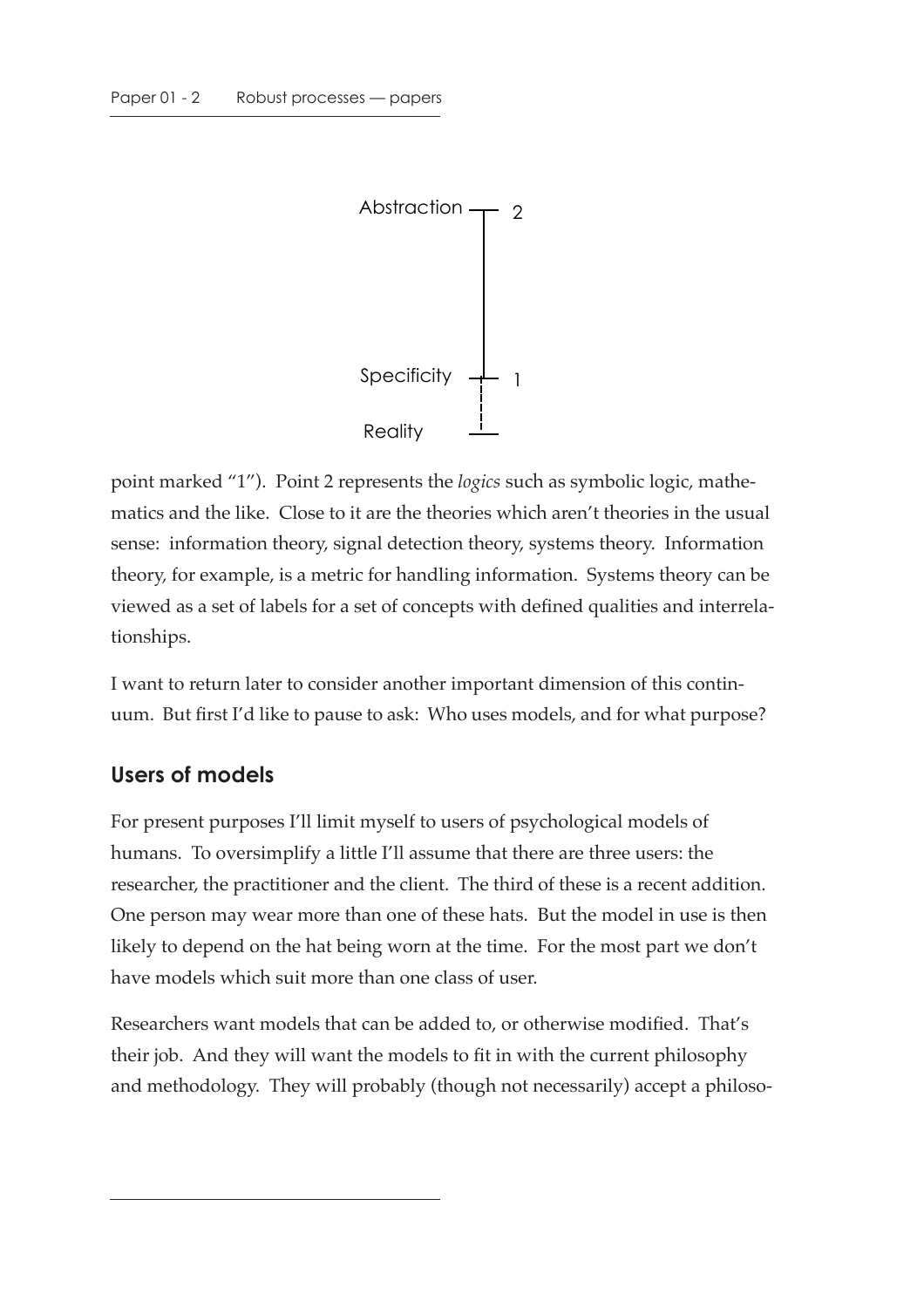phy that values a hypothetico-deductive approach, and use statistics which fit most comfortably the biological sciences. Given the choice, they will probably prefer to scale reality down to a manageable complexity.

Practitioners, on the other hand, are obliged to take reality more or less as they find it. When it comes to the point they will probably make do with a model that allows them to make *some* decisions about that reality, if that's the best available. The models may allow practitioners neither to tell how well they are doing, nor how to improve.

Clients often have to be content with the same type of intuitive model that we all use outside our speciality (and that some practitioners use even there). But now that there is often an attempt to involve the clients in their own diagnosis and remediation, the model must be made more explicit.

It may sometimes happen that practitioner and client can use the same model, where formerly there was a model for only the practitioner. Compare Transactional Analysis, designed for practitioner-client communication, to Freudian theory, designed for psychoanalysts.

It seems though that research and practitioner can less often use a common model. Yet I presume most researchers would accept as a bonus that their models could be applied. (No, I'm not necessarily arguing for relevance.) The practitioner, I hope, would prefer models to be self-improving. This can happen only if they are testable. Common models would seem to offer advantages.

Researchers need their models to be accurate enough and specific enough to yield testable predictions. Such models will tend towards the bottom end of our continuum. The practitioners require sufficient generality in at least some of their models for them to be able to diagnose a wide variety of client problems, for example. Such models tend towars the top of the continuum.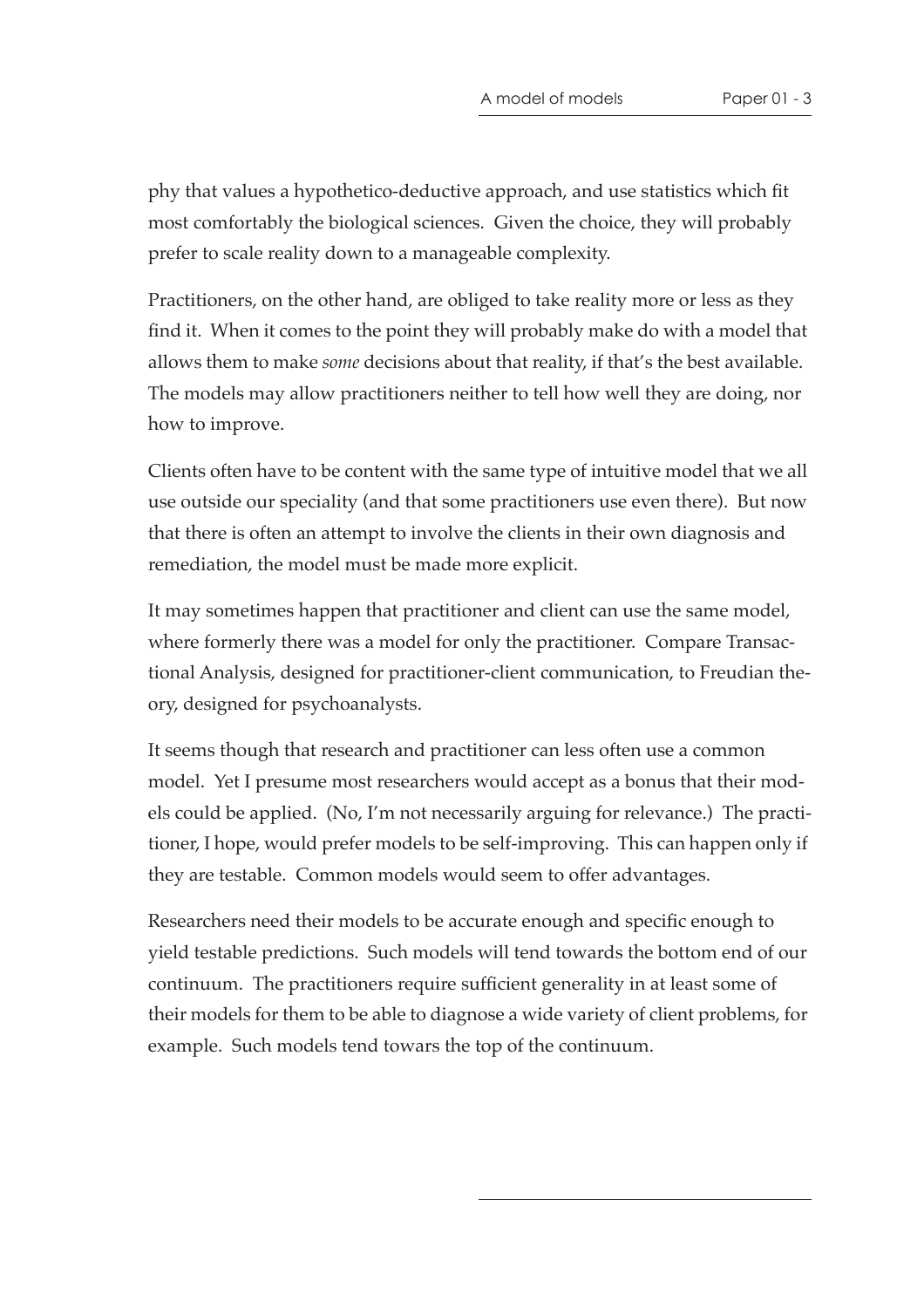To make matters worse, the researchers' methodology functions best when interactions between variables are low. The practitioner faces a reality where nearly everything potentially influences nearly everything else. This brings me to the second dimension of the model: complexity of interactions.

My model of models is now two-dimensional. One axis is labelled "specificity" and the other "complexity".



So researchers tend to favour models that are located in the bottom left-hand quadrant. Practitioners are obliged to use models which are more likely to be found in the upper right-hand quadrant. Now, it may be possible in theory to extend a models until it covers both these quadrants. But if this were done it would include so many variables and with such complex relationships that it would be beyond our conceptual abilities to handle it consciously or analytically. It may not be beyond the practioners' intuitions. But they won't be able to communicate it to either researcher or client.

So do we give up? Usually, I think, we do. We accept that science has little place for intuition except for the most important part of deciding what to research. And we leave that out of our reports, as if embarrassed by it. Practitioners use their intuition without quite knowing how or why; they are faced with prob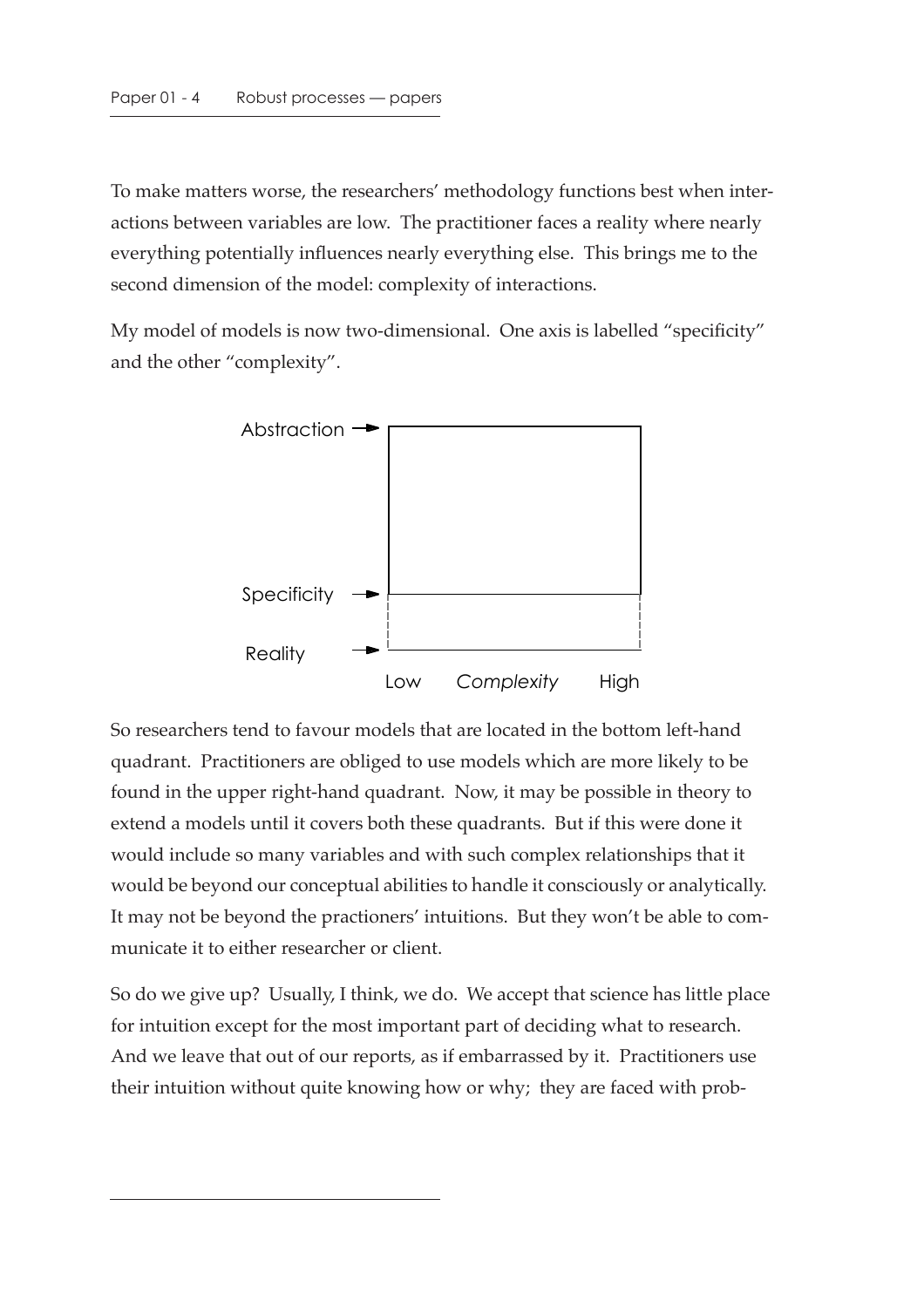lems, and have to do something. In doing so, they must resign themselves to giving up any useful attempt at evaluation. Practitioners can barely talk about what they are doing to themselves, or to other practitioners. They have little hope of being able to talk to a client or a researcher.

But I don't think we have to give up. The more general models are products of the practitioners' intuition. They are built on observations (which are to be found in the lower left-hand corner) and on micro-models. We could accept that, and look for ways of making intuition more scientifically respectable, for example by objectifying it (as the Delphi model for forecasting does). We could accept that a very general model becomes (like logic or systems theory) a conceptual tool. We can't prove it or disprove it. We can decide whether or not it can be applied to a particular situation. And we can strive for as many common models as we can, knowing that they will often not be possible.

Above all, I think we have to develop appropriate criteria which take into account the type and purpose of the model. So we won't criticise Cognitive Dissonance theory because it doesn't generate precise predictions. It isn't that sort of theory. We will criticise its application if we see it applied to a situation which lies outside its boundary of application. And that means we must put more work into defining its boundary of application.

I'm fairly optimistic about the outcome. It seems that we are beginning to develop a methodology which enables us to take more variables and interactions into account. We are less embarrassed about admitting that our intuition may have a part to play. We are less likely to accept the current scientific mythology without question.

I think, too, that there are ways in which we can maximise the fit between models which operate at different levels of explanation. One that seems useful is an analogy of the technique of back-translation used in cross-cultural research. Material is translated backward and forward between two languages until the